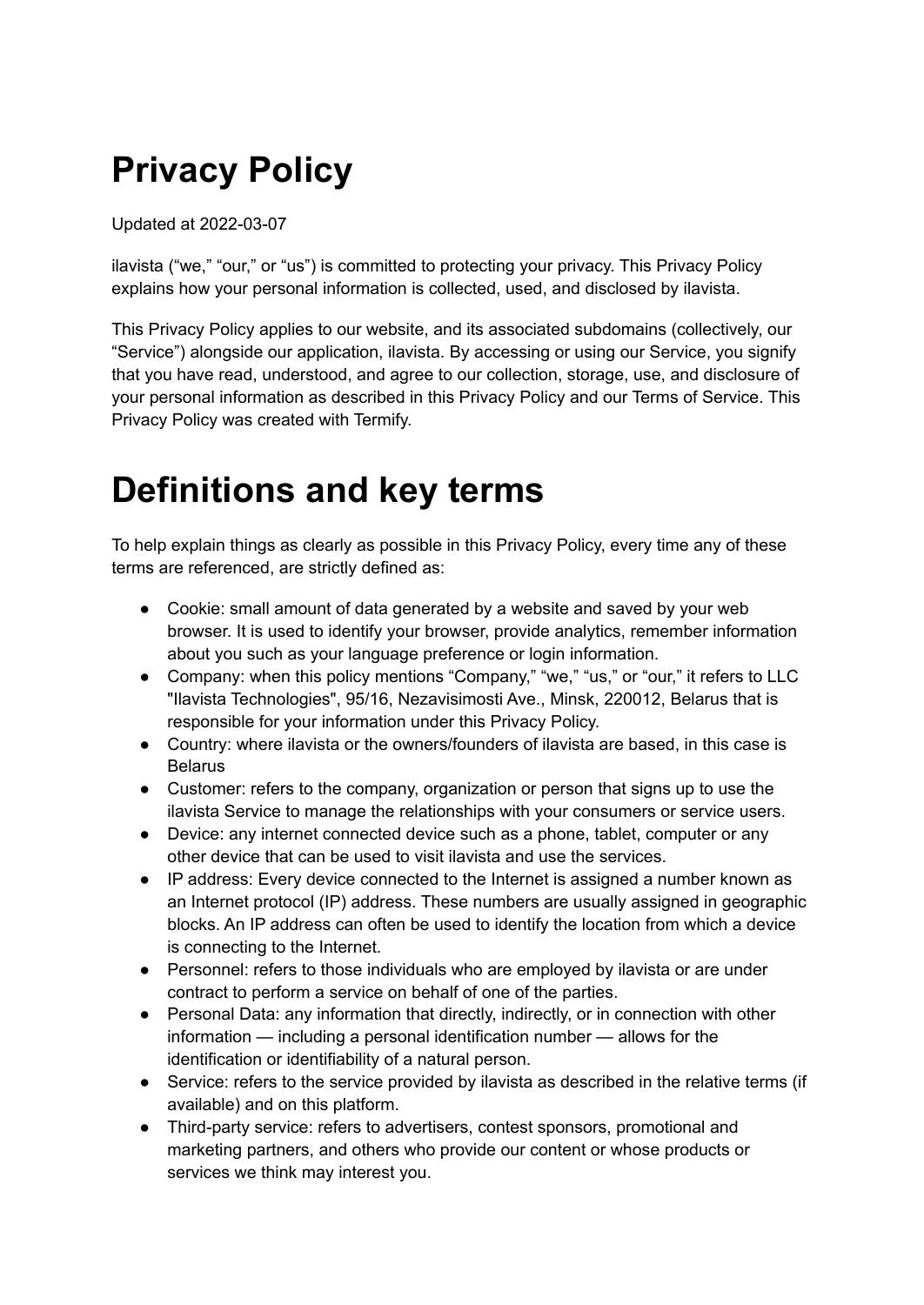- Website: ilavista's site, which can be accessed via this URL: https://ilavista.com/
- You: a person or entity that is registered with ilavista to use the Services.

### **What Information Do We Collect?**

We collect information from you when you visit our website, register on our site, place an order, subscribe to our newsletter, respond to a survey or fill out a form.

- Name / Username
- Phone Numbers
- Email Addresses

We also collect information from mobile devices for a better user experience, although these features are completely optional:

- Location (GPS): Location data helps to create an accurate representation of your interests, and this can be used to bring more targeted and relevant ads to potential customers.
- Phonebook (Contacts list): Your contacts list allows the website to be much more easy to use by the user, since accessing your contacts from the app makes you save tons of time.

## **How Do We Use The Information We Collect?**

Any of the information we collect from you may be used in one of the following ways:

- To personalize your experience (your information helps us to better respond to your individual needs)
- To improve our website (we continually strive to improve our website offerings based on the information and feedback we receive from you)
- To improve customer service (your information helps us to more effectively respond to your customer service requests and support needs)
- To process transactions
- To administer a contest, promotion, survey or other site feature
- To send periodic emails

## **When does ilavista use end user information from third parties?**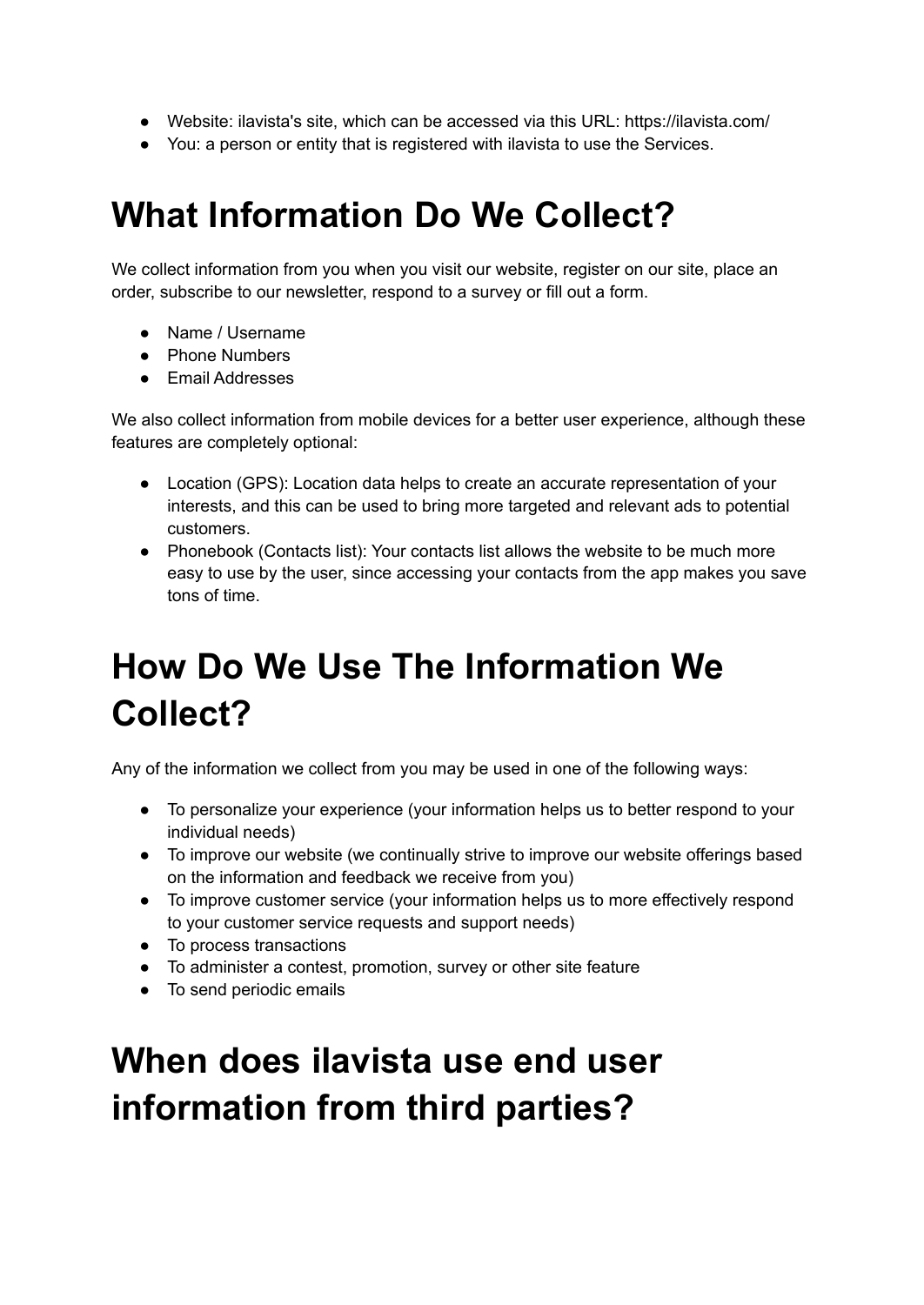ilavista will collect End User Data necessary to provide the ilavista services to our customers.

End users may voluntarily provide us with information they have made available on social media websites. If you provide us with any such information, we may collect publicly available information from the social media websites you have indicated. You can control how much of your information social media websites make public by visiting these websites and changing your privacy settings.

## **When does ilavista use customer information from third parties?**

We receive some information from the third parties when you contact us. For example, when you submit your email address to us to show interest in becoming a ilavista customer, we receive information from a third party that provides automated fraud detection services to ilavista. We also occasionally collect information that is made publicly available on social media websites. You can control how much of your information social media websites make public by visiting these websites and changing your privacy settings.

# **Do we share the information we collect with third parties?**

We may share the information that we collect, both personal and non-personal, with third parties such as advertisers, contest sponsors, promotional and marketing partners, and others who provide our content or whose products or services we think may interest you. We may also share it with our current and future affiliated companies and business partners, and if we are involved in a merger, asset sale or other business reorganization, we may also share or transfer your personal and non-personal information to our successors-in-interest.

We may engage trusted third party service providers to perform functions and provide services to us, such as hosting and maintaining our servers and the website, database storage and management, e-mail management, storage marketing, credit card processing, customer service and fulfilling orders for products and services you may purchase through the website. We will likely share your personal information, and possibly some non-personal information, with these third parties to enable them to perform these services for us and for you.

We may share portions of our log file data, including IP addresses, for analytics purposes with third parties such as web analytics partners, application developers, and ad networks. If your IP address is shared, it may be used to estimate general location and other technographics such as connection speed, whether you have visited the website in a shared location, and type of the device used to visit the website. They may aggregate information about our advertising and what you see on the website and then provide auditing, research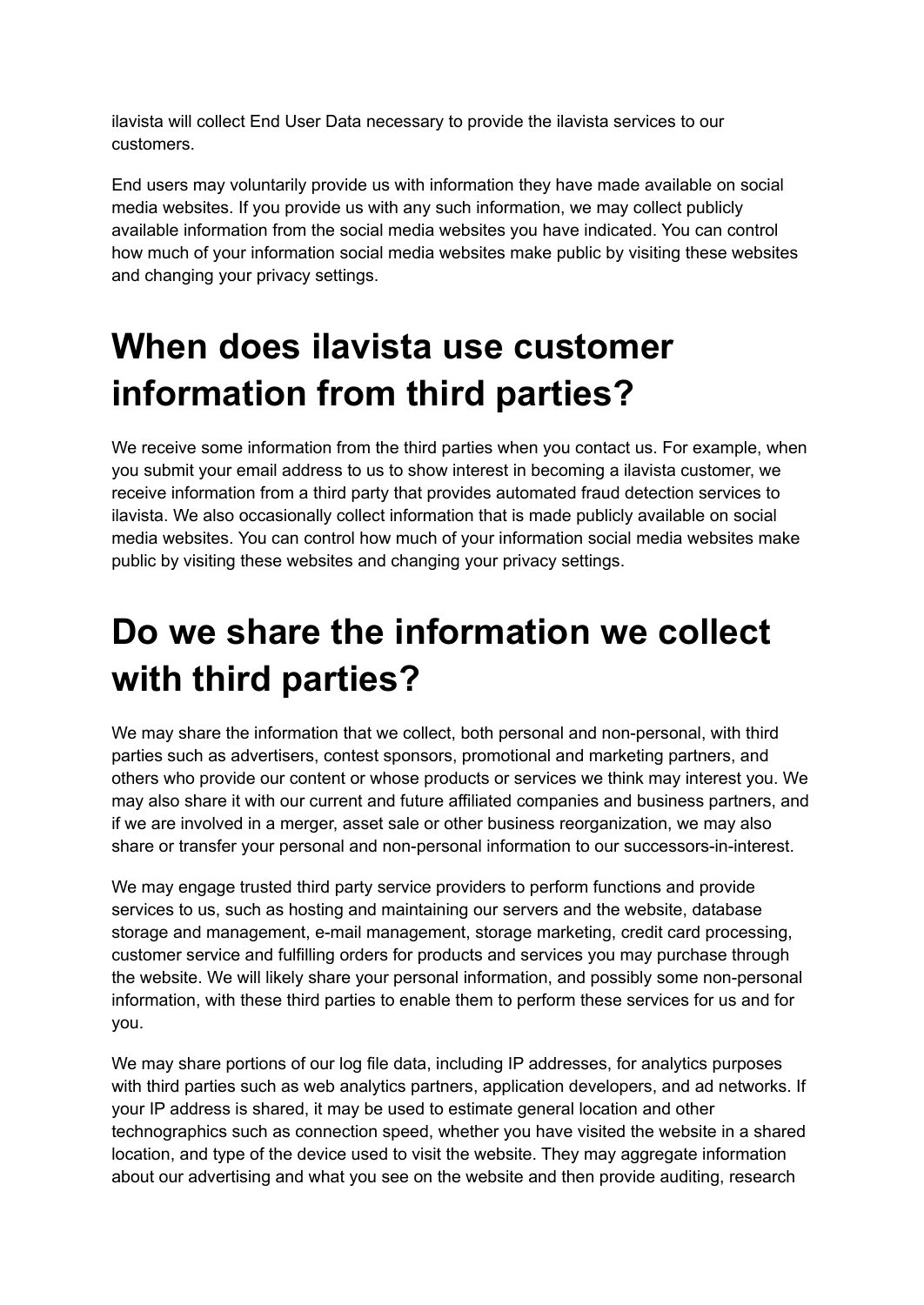and reporting for us and our advertisers. We may also disclose personal and non-personal information about you to government or law enforcement officials or private parties as we, in our sole discretion, believe necessary or appropriate in order to respond to claims, legal process (including subpoenas), to protect our rights and interests or those of a third party, the safety of the public or any person, to prevent or stop any illegal, unethical, or legally actionable activity, or to otherwise comply with applicable court orders, laws, rules and regulations.

# **Where and when is information collected from customers and end users?**

ilavista will collect personal information that you submit to us. We may also receive personal information about you from third parties as described above.

### **How Do We Use Your Email Address?**

By submitting your email address on this website, you agree to receive emails from us. You can cancel your participation in any of these email lists at any time by clicking on the opt-out link or other unsubscribe option that is included in the respective email. We only send emails to people who have authorized us to contact them, either directly, or through a third party. We do not send unsolicited commercial emails, because we hate spam as much as you do. By submitting your email address, you also agree to allow us to use your email address for customer audience targeting on sites like Facebook, where we display custom advertising to specific people who have opted-in to receive communications from us. Email addresses submitted only through the order processing page will be used for the sole purpose of sending you information and updates pertaining to your order. If, however, you have provided the same email to us through another method, we may use it for any of the purposes stated in this Policy. Note: If at any time you would like to unsubscribe from receiving future emails, we include detailed unsubscribe instructions at the bottom of each email.

## **How Long Do We Keep Your Information?**

We keep your information only so long as we need it to provide ilavista to you and fulfill the purposes described in this policy. This is also the case for anyone that we share your information with and who carries out services on our behalf. When we no longer need to use your information and there is no need for us to keep it to comply with our legal or regulatory obligations, we'll either remove it from our systems or depersonalize it so that we can't identify you.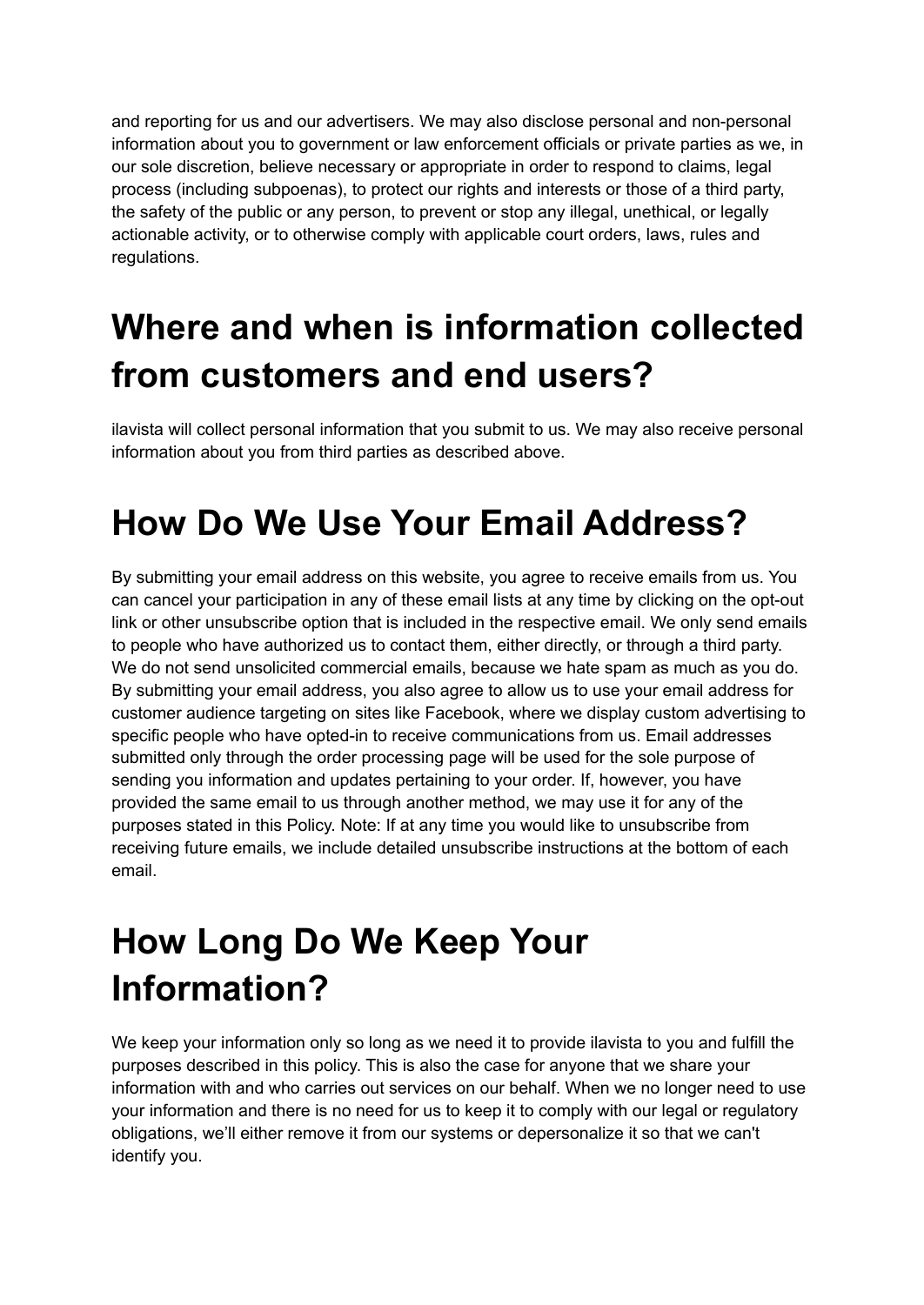# **How Do We Protect Your Information?**

We implement a variety of security measures to maintain the safety of your personal information when you place an order or enter, submit, or access your personal information. We offer the use of a secure server. All supplied sensitive/credit information is transmitted via Secure Socket Layer (SSL) technology and then encrypted into our Payment gateway providers database only to be accessible by those authorized with special access rights to such systems, and are required to keep the information confidential. After a transaction, your private information (credit cards, social security numbers, financials, etc.) is never kept on file. We cannot, however, ensure or warrant the absolute security of any information you transmit to ilavista or guarantee that your information on the Service may not be accessed, disclosed, altered, or destroyed by a breach of any of our physical, technical, or managerial safeguards.

## **Could my information be transferred to other countries?**

ilavista is incorporated in Belarus . Information collected via our website, through direct interactions with you, or from use of our help services may be transferred from time to time to our offices or personnel, or to third parties, located throughout the world, and may be viewed and hosted anywhere in the world, including countries that may not have laws of general applicability regulating the use and transfer of such data. To the fullest extent allowed by applicable law, by using any of the above, you voluntarily consent to the trans-border transfer and hosting of such information.

#### **Is the information collected through the ilavista Service secure?**

We take precautions to protect the security of your information. We have physical, electronic, and managerial procedures to help safeguard, prevent unauthorized access, maintain data security, and correctly use your information. However, neither people nor security systems are foolproof, including encryption systems. In addition, people can commit intentional crimes, make mistakes or fail to follow policies. Therefore, while we use reasonable efforts to protect your personal information, we cannot guarantee its absolute security. If applicable law imposes any non-disclaimable duty to protect your personal information, you agree that intentional misconduct will be the standards used to measure our compliance with that duty.

## **Can I update or correct my information?**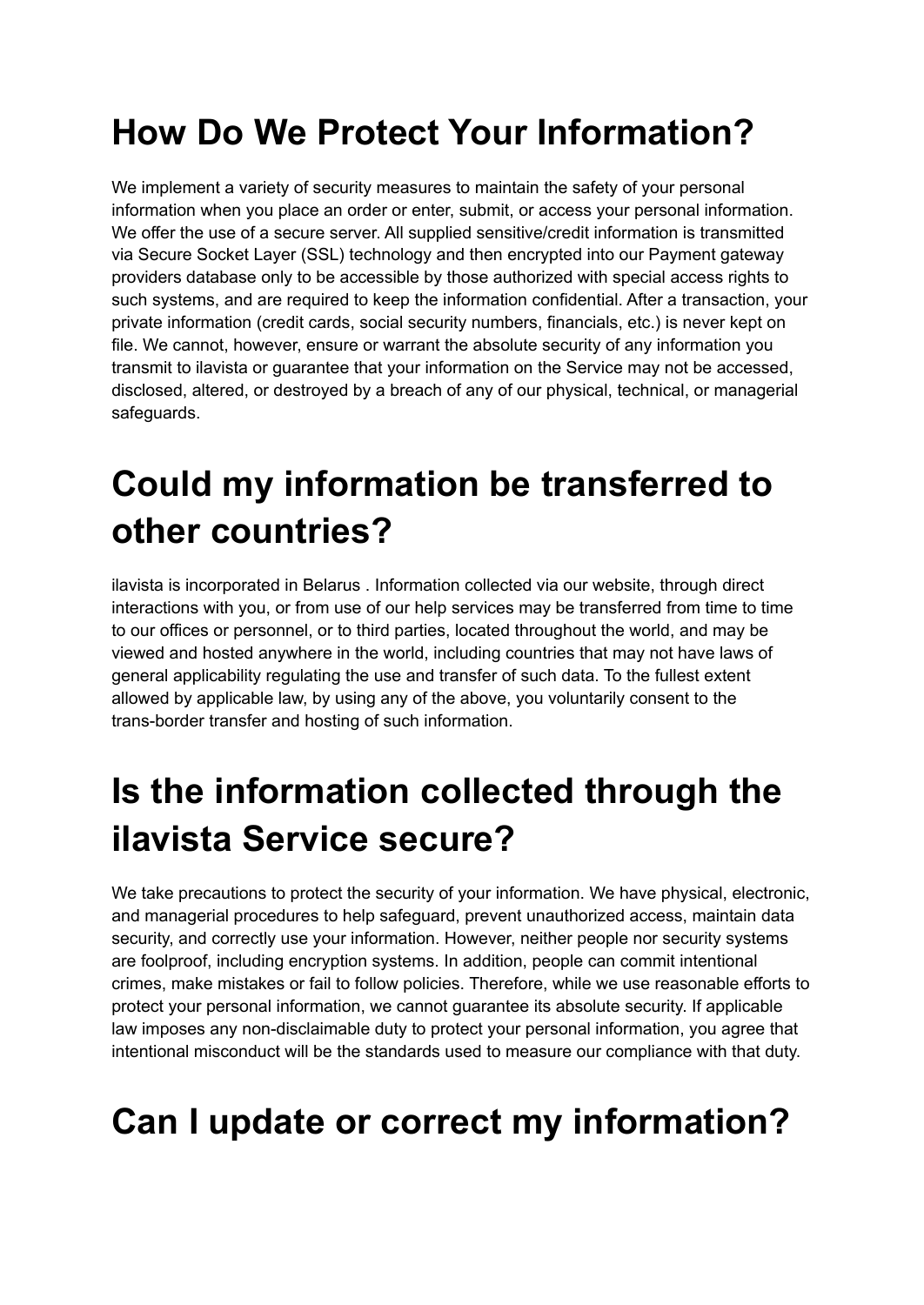The rights you have to request updates or corrections to the information ilavista collects depend on your relationship with ilavista. Personnel may update or correct their information as detailed in our internal company employment policies.

Customers have the right to request the restriction of certain uses and disclosures of personally identifiable information as follows. You can contact us in order to (1) update or correct your personally identifiable information, (2) change your preferences with respect to communications and other information you receive from us, or (3) delete the personally identifiable information maintained about you on our systems (subject to the following paragraph), by cancelling your account. Such updates, corrections, changes and deletions will have no effect on other information that we maintain, or information that we have provided to third parties in accordance with this Privacy Policy prior to such update, correction, change or deletion. To protect your privacy and security, we may take reasonable steps (such as requesting a unique password) to verify your identity before granting you profile access or making corrections. You are responsible for maintaining the secrecy of your unique password and account information at all times.

You should be aware that it is not technologically possible to remove each and every record of the information you have provided to us from our system. The need to back up our systems to protect information from inadvertent loss means that a copy of your information may exist in a non-erasable form that will be difficult or impossible for us to locate. Promptly after receiving your request, all personal information stored in databases we actively use, and other readily searchable media will be updated, corrected, changed or deleted, as appropriate, as soon as and to the extent reasonably and technically practicable.

If you are an end user and wish to update, delete, or receive any information we have about you, you may do so by contacting the organization of which you are a customer.

#### **Personnel**

If you are an ilavista worker or applicant, we collect information you voluntarily provide to us. We use the information collected for Human Resources purposes in order to administer benefits to workers and screen applicants.

You may contact us in order to (1) update or correct your information, (2) change your preferences with respect to communications and other information you receive from us, or (3) receive a record of the information we have relating to you. Such updates, corrections, changes and deletions will have no effect on other information that we maintain, or information that we have provided to third parties in accordance with this Privacy Policy prior to such update, correction, change or deletion.

## **Sale of Business**

We reserve the right to transfer information to a third party in the event of a sale, merger or other transfer of all or substantially all of the assets of ilavista or any of its Corporate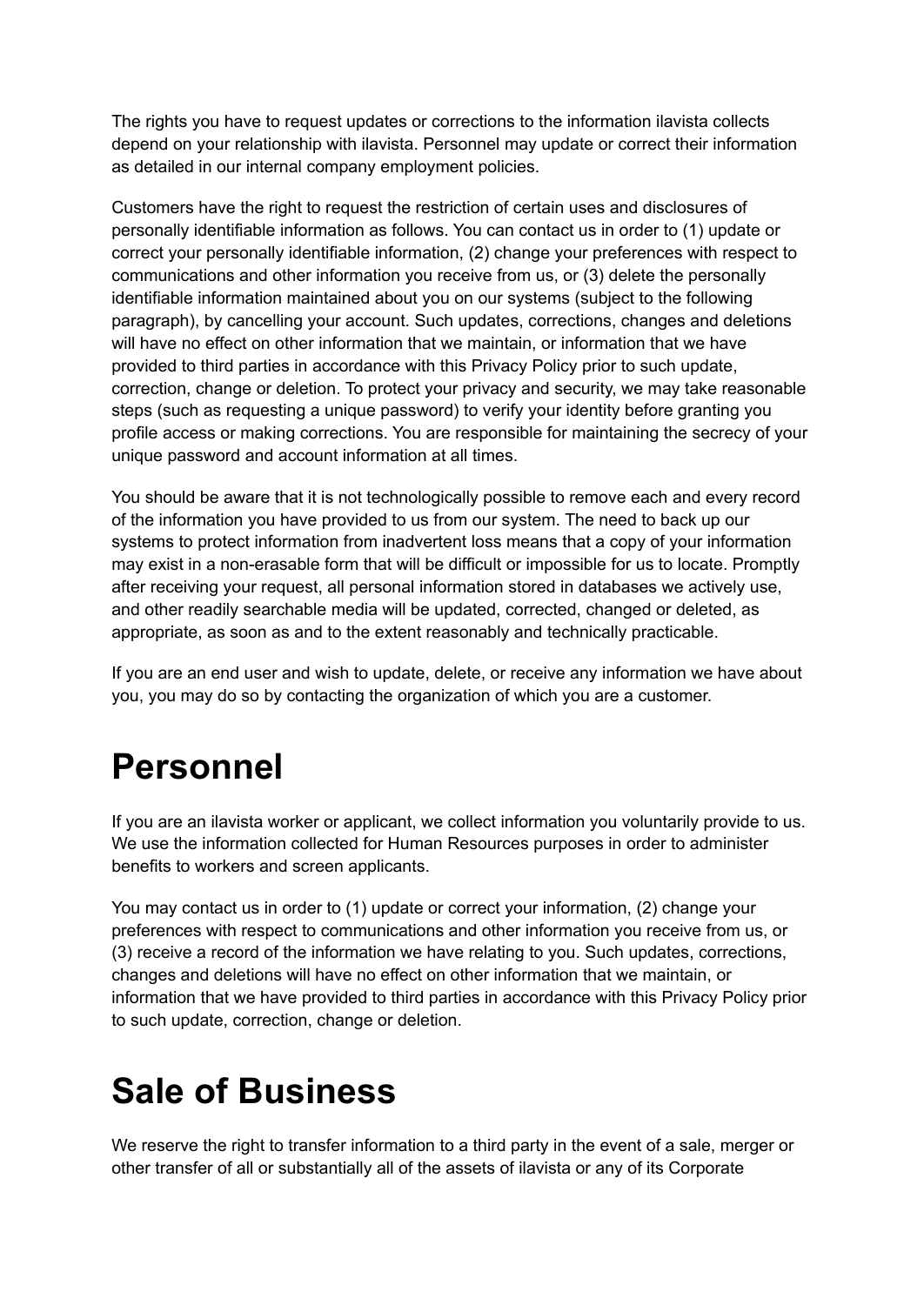Affiliates (as defined herein), or that portion of ilavista or any of its Corporate Affiliates to which the Service relates, or in the event that we discontinue our business or file a petition or have filed against us a petition in bankruptcy, reorganization or similar proceeding, provided that the third party agrees to adhere to the terms of this Privacy Policy.

## **Affiliates**

We may disclose information (including personal information) about you to our Corporate Affiliates. For purposes of this Privacy Policy, "Corporate Affiliate" means any person or entity which directly or indirectly controls, is controlled by or is under common control with ilavista, whether by ownership or otherwise. Any information relating to you that we provide to our Corporate Affiliates will be treated by those Corporate Affiliates in accordance with the terms of this Privacy Policy.

#### **Governing Law**

This Privacy Policy is governed by the laws of Belarus without regard to its conflict of laws provision. You consent to the exclusive jurisdiction of the courts in connection with any action or dispute arising between the parties under or in connection with this Privacy Policy except for those individuals who may have rights to make claims under Privacy Shield, or the Swiss-US framework.

The laws of Belarus , excluding its conflicts of law rules, shall govern this Agreement and your use of the website. Your use of the website may also be subject to other local, state, national, or international laws.

By using ilavista or contacting us directly, you signify your acceptance of this Privacy Policy. If you do not agree to this Privacy Policy, you should not engage with our website, or use our services. Continued use of the website, direct engagement with us, or following the posting of changes to this Privacy Policy that do not significantly affect the use or disclosure of your personal information will mean that you accept those changes.

# **Your Consent**

We've updated our Privacy Policy to provide you with complete transparency into what is being set when you visit our site and how it's being used. By using our website, registering an account, or making a purchase, you hereby consent to our Privacy Policy and agree to its terms.

#### **Links to Other Websites**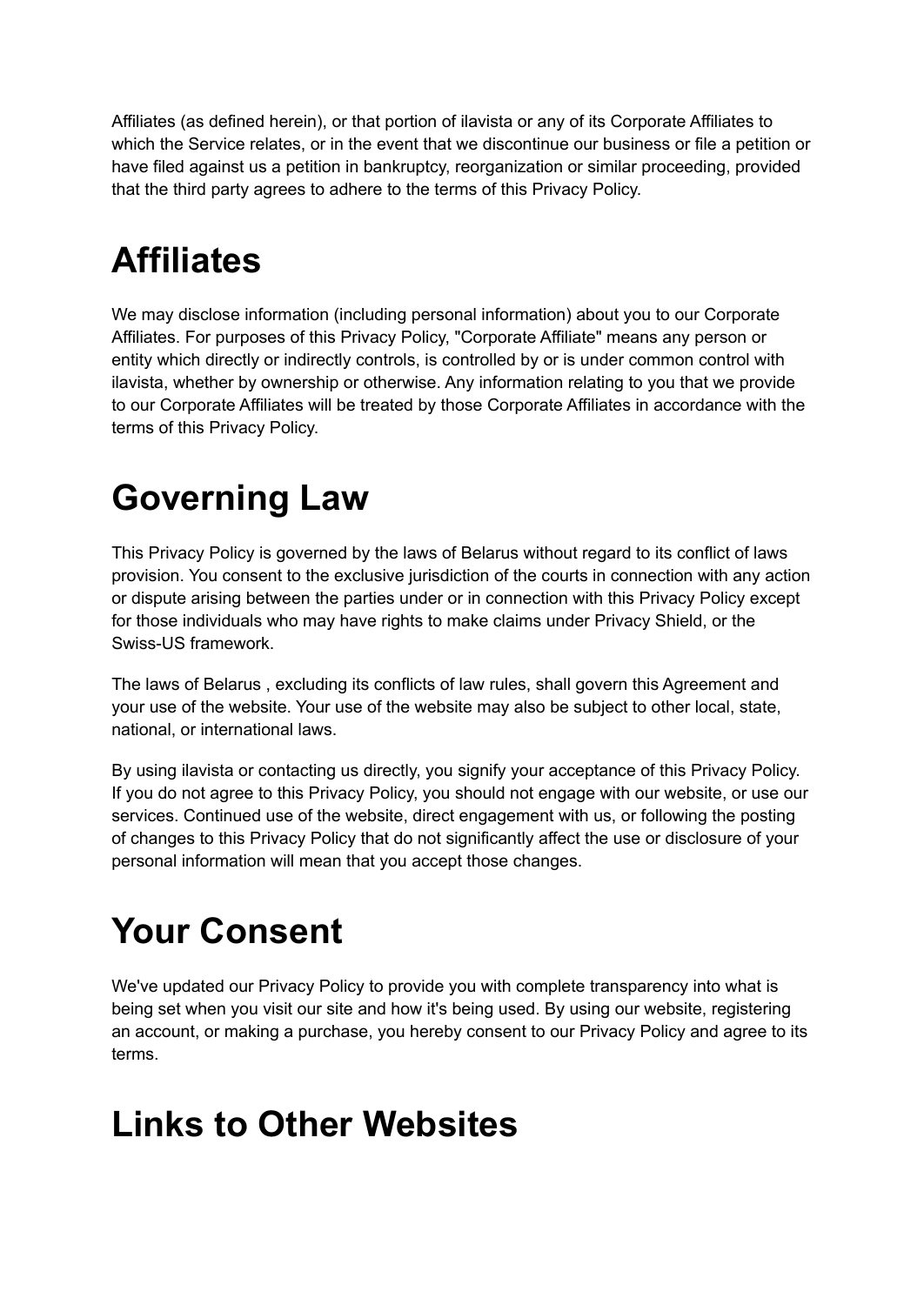This Privacy Policy applies only to the Services. The Services may contain links to other websites not operated or controlled by ilavista. We are not responsible for the content, accuracy or opinions expressed in such websites, and such websites are not investigated, monitored or checked for accuracy or completeness by us. Please remember that when you use a link to go from the Services to another website, our Privacy Policy is no longer in effect. Your browsing and interaction on any other website, including those that have a link on our platform, is subject to that website's own rules and policies. Such third parties may use their own cookies or other methods to collect information about you.

# **Advertising**

This website may contain third party advertisements and links to third party sites. ilavista does not make any representation as to the accuracy or suitability of any of the information contained in those advertisements or sites and does not accept any responsibility or liability for the conduct or content of those advertisements and sites and the offerings made by the third parties.

Advertising keeps ilavista and many of the websites and services you use free of charge. We work hard to make sure that ads are safe, unobtrusive, and as relevant as possible.

Third party advertisements and links to other sites where goods or services are advertised are not endorsements or recommendations by ilavista of the third party sites, goods or services. ilavista takes no responsibility for the content of any of the ads, promises made, or the quality/reliability of the products or services offered in all advertisements.

## **Cookies for Advertising**

These cookies collect information over time about your online activity on the website and other online services to make online advertisements more relevant and effective to you. This is known as interest-based advertising. They also perform functions like preventing the same ad from continuously reappearing and ensuring that ads are properly displayed for advertisers. Without cookies, it's really hard for an advertiser to reach its audience, or to know how many ads were shown and how many clicks they received.

# **Cookies**

ilavista uses "Cookies" to identify the areas of our website that you have visited. A Cookie is a small piece of data stored on your computer or mobile device by your web browser. We use Cookies to enhance the performance and functionality of our website but are non-essential to their use. However, without these cookies, certain functionality like videos may become unavailable or you would be required to enter your login details every time you visit the website as we would not be able to remember that you had logged in previously. Most web browsers can be set to disable the use of Cookies. However, if you disable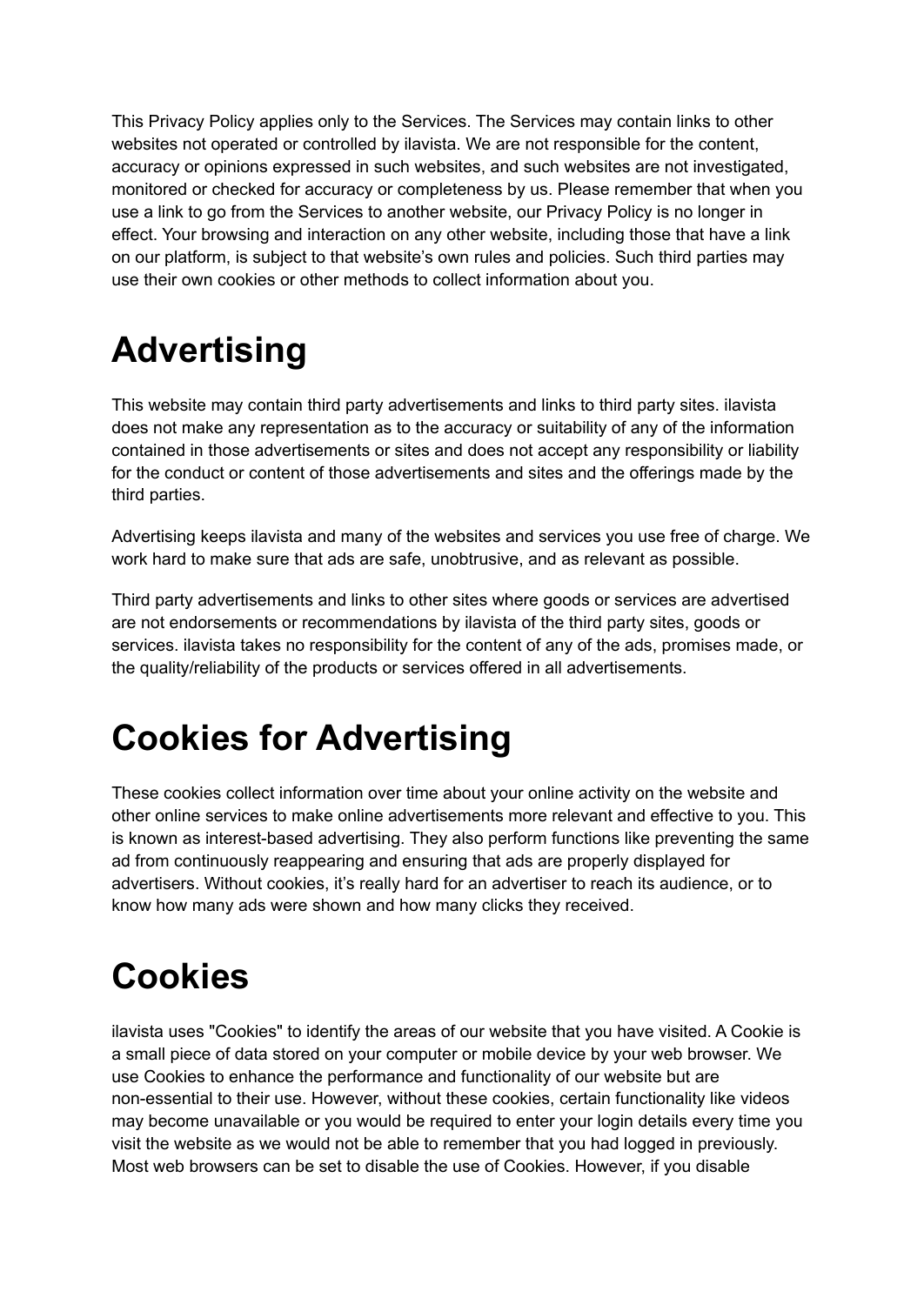Cookies, you may not be able to access functionality on our website correctly or at all. We never place Personally Identifiable Information in Cookies.

# **Blocking and disabling cookies and similar technologies**

Wherever you're located you may also set your browser to block cookies and similar technologies, but this action may block our essential cookies and prevent our website from functioning properly, and you may not be able to fully utilize all of its features and services. You should also be aware that you may also lose some saved information (e.g. saved login details, site preferences) if you block cookies on your browser. Different browsers make different controls available to you. Disabling a cookie or category of cookie does not delete the cookie from your browser, you will need to do this yourself from within your browser, you should visit your browser's help menu for more information.

# **Remarketing Services**

We use remarketing services. What Is Remarketing? In digital marketing, remarketing (or retargeting) is the practice of serving ads across the internet to people who have already visited your website. It allows your company to seem like they're "following" people around the internet by serving ads on the websites and platforms they use most.

# **Kids' Privacy**

We do not address anyone under the age of 13. We do not knowingly collect personally identifiable information from anyone under the age of 13. If You are a parent or guardian and You are aware that Your child has provided Us with Personal Data, please contact Us. If We become aware that We have collected Personal Data from anyone under the age of 13 without verification of parental consent, We take steps to remove that information from Our servers.

# **Changes To Our Privacy Policy**

We may change our Service and policies, and we may need to make changes to this Privacy Policy so that they accurately reflect our Service and policies. Unless otherwise required by law, we will notify you (for example, through our Service) before we make changes to this Privacy Policy and give you an opportunity to review them before they go into effect. Then, if you continue to use the Service, you will be bound by the updated Privacy Policy. If you do not want to agree to this or any updated Privacy Policy, you can delete your account.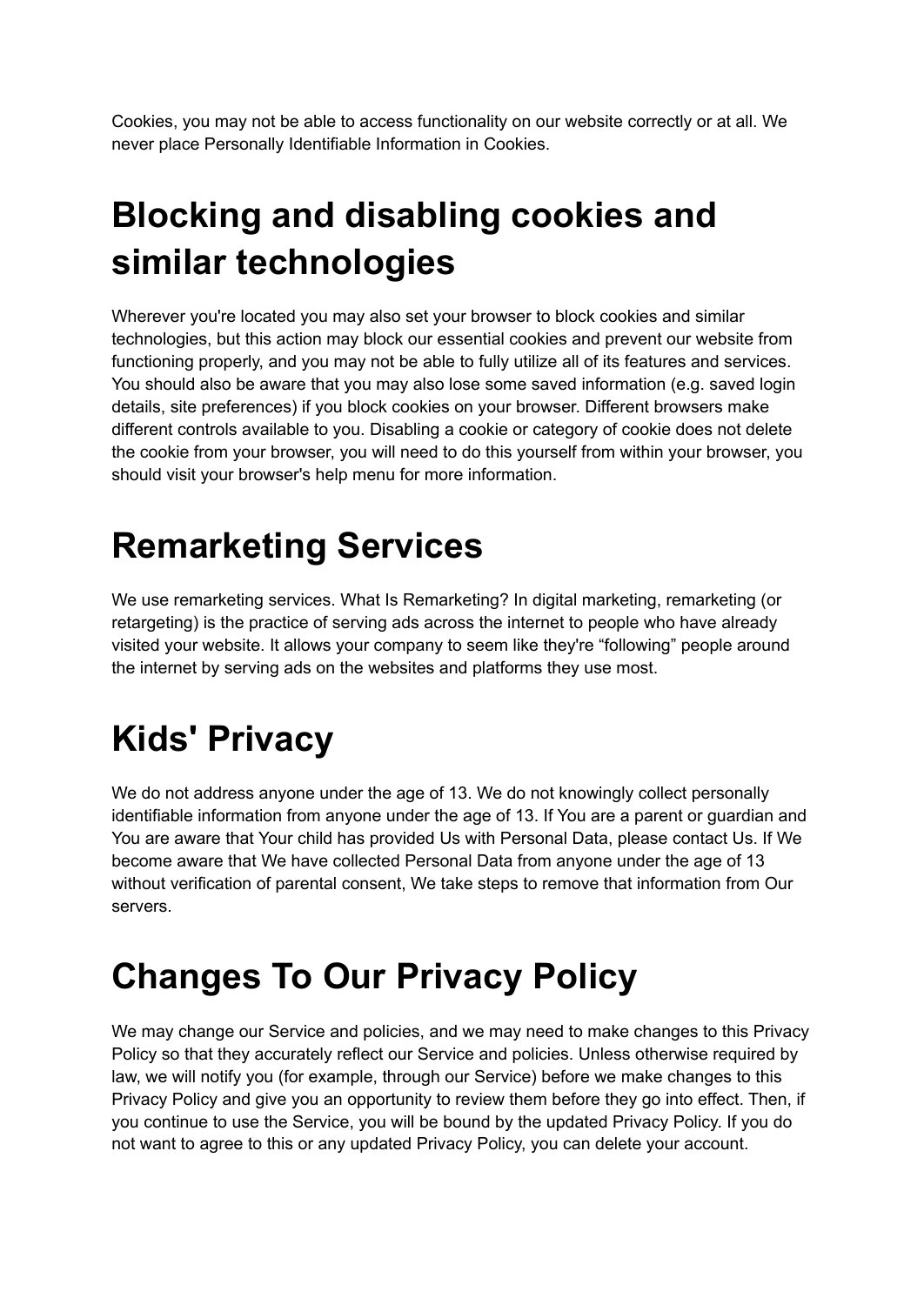# **Third-Party Services**

We may display, include or make available third-party content (including data, information, applications and other products services) or provide links to third-party websites or services ("Third- Party Services").

You acknowledge and agree that ilavista shall not be responsible for any Third-Party Services, including their accuracy, completeness, timeliness, validity, copyright compliance, legality, decency, quality or any other aspect thereof. ilavista does not assume and shall not have any liability or responsibility to you or any other person or entity for any Third-Party Services.

Third-Party Services and links thereto are provided solely as a convenience to you and you access and use them entirely at your own risk and subject to such third parties' terms and conditions.

#### **Facebook Pixel**

Facebook pixel is an analytics tool that allows you to measure the effectiveness of your advertising by understanding the actions people take on your website. You can use the pixel to: Make sure your ads are shown to the right people. Facebook pixel may collect information from your device when you use the service. Facebook pixel collects information that is held in accordance with its Privacy Policy

# **Tracking Technologies**

● Google Maps API

Google Maps API is a robust tool that can be used to create a custom map, a searchable map, check-in functions, display live data synching with location, plan routes, or create a mashup just to name a few.

Google Maps API may collect information from You and from Your Device for security purposes.

Google Maps API collects information that is held in accordance with its Privacy Policy

● Cookies

We use Cookies to enhance the performance and functionality of our \$platform but are non-essential to their use. However, without these cookies, certain functionality like videos may become unavailable or you would be required to enter your login details every time you visit the \$platform as we would not be able to remember that you had logged in previously.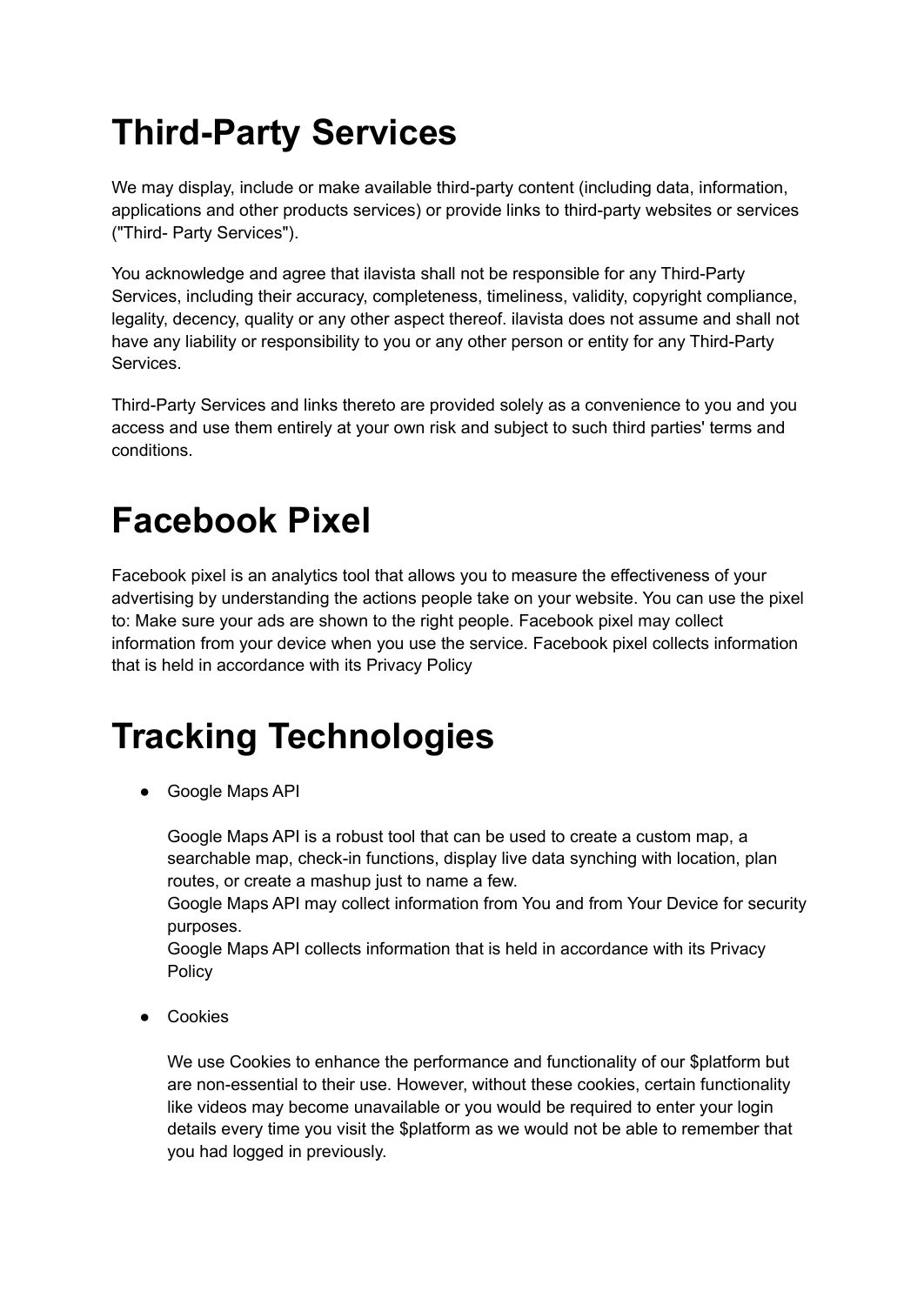● Local Storage

Local Storage sometimes known as DOM storage, provides web apps with methods and protocols for storing client-side data. Web storage supports persistent data storage, similar to cookies but with a greatly enhanced capacity and no information stored in the HTTP request header.

● Sessions

Site uses "Sessions" to identify the areas of our website that you have visited. A Session is a small piece of data stored on your computer or mobile device by your web browser

## **Information about General Data Protection Regulation (GDPR)**

We may be collecting and using information from you if you are from the European Economic Area (EEA), and in this section of our Privacy Policy we are going to explain exactly how and why is this data collected, and how we maintain this data under protection from being replicated or used in the wrong way.

## **What is GDPR?**

GDPR is an EU-wide privacy and data protection law that regulates how EU residents' data is protected by companies and enhances the control the EU residents have over their personal data.

The GDPR is relevant to any globally operating company and not just the EU-based businesses and EU residents. Our customers' data is important irrespective of where they are located, which is why we have implemented GDPR controls as our baseline standard for all our operations worldwide.

## **What is personal data?**

Any data that relates to an identifiable or identified individual. GDPR covers a broad spectrum of information that could be used on its own, or in combination with other pieces of information, to identify a person. Personal data extends beyond a person's name or email address. Some examples include financial information, political opinions, genetic data, biometric data, IP addresses, physical address, sexual orientation, and ethnicity.

The Data Protection Principles include requirements such as: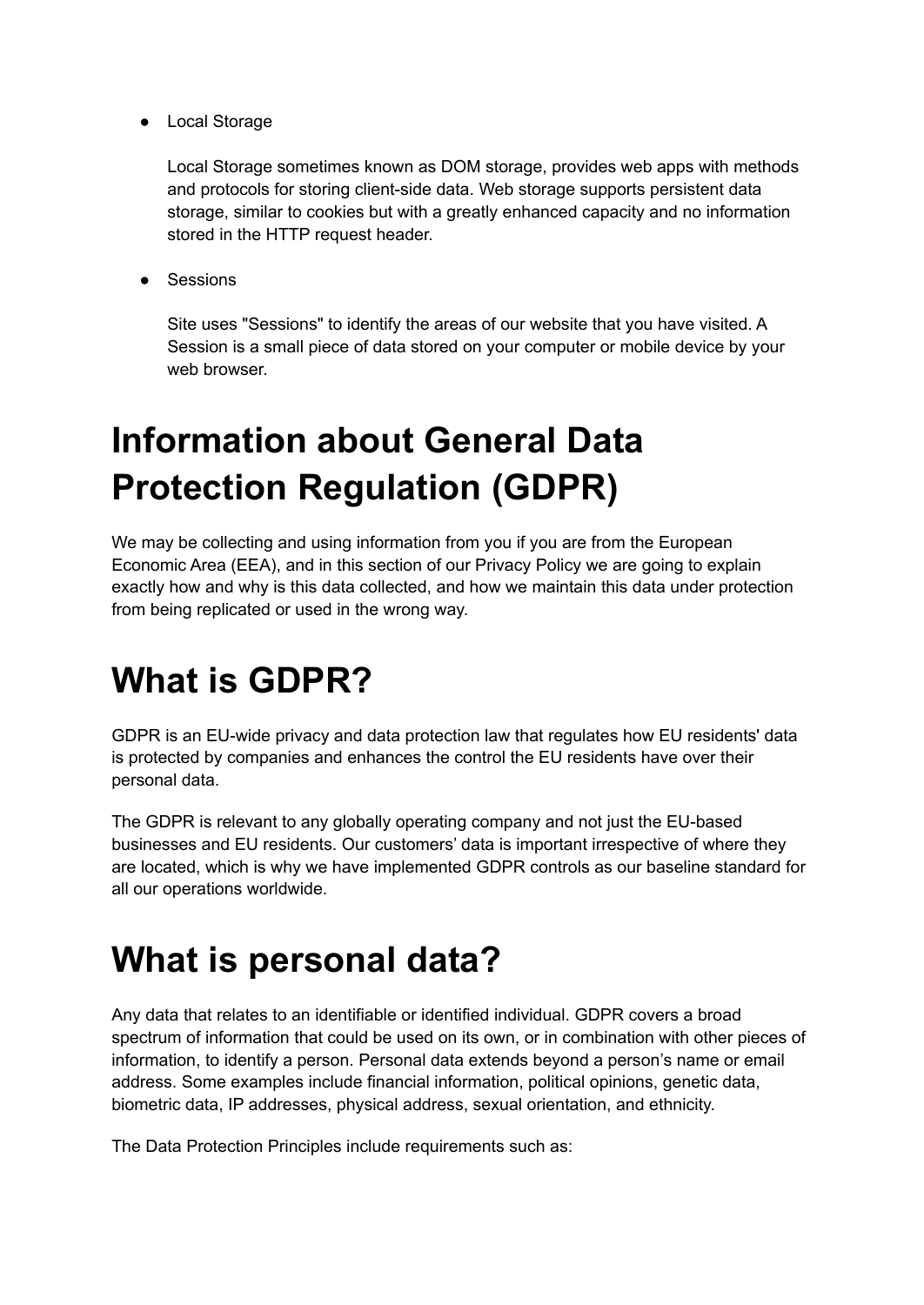- Personal data collected must be processed in a fair, legal, and transparent way and should only be used in a way that a person would reasonably expect.
- Personal data should only be collected to fulfill a specific purpose and it should only be used for that purpose. Organizations must specify why they need the personal data when they collect it.
- Personal data should be held no longer than necessary to fulfill its purpose.
- People covered by the GDPR have the right to access their own personal data. They can also request a copy of their data, and that their data be updated, deleted, restricted, or moved to another organization.

### **Why is GDPR important?**

GDPR adds some new requirements regarding how companies should protect individuals' personal data that they collect and process. It also raises the stakes for compliance by increasing enforcement and imposing greater fines for breach. Beyond these facts it's simply the right thing to do. At ilavista we strongly believe that your data privacy is very important and we already have solid security and privacy practices in place that go beyond the requirements of this new regulation.

# **Individual Data Subject's Rights - Data Access, Portability and Deletion**

We are committed to helping our customers meet the data subject rights requirements of GDPR. ilavista processes or stores all personal data in fully vetted, DPA compliant vendors. We do store all conversation and personal data for up to 6 years unless your account is deleted. In which case, we dispose of all data in accordance with our Terms of Service and Privacy Policy, but we will not hold it longer than 60 days.

We are aware that if you are working with EU customers, you need to be able to provide them with the ability to access, update, retrieve and remove personal data. We got you! We've been set up as self service from the start and have always given you access to your data and your customers data. Our customer support team is here for you to answer any questions you might have about working with the API.

## **California Residents**

The California Consumer Privacy Act (CCPA) requires us to disclose categories of Personal Information we collect and how we use it, the categories of sources from whom we collect Personal Information, and the third parties with whom we share it, which we have explained above.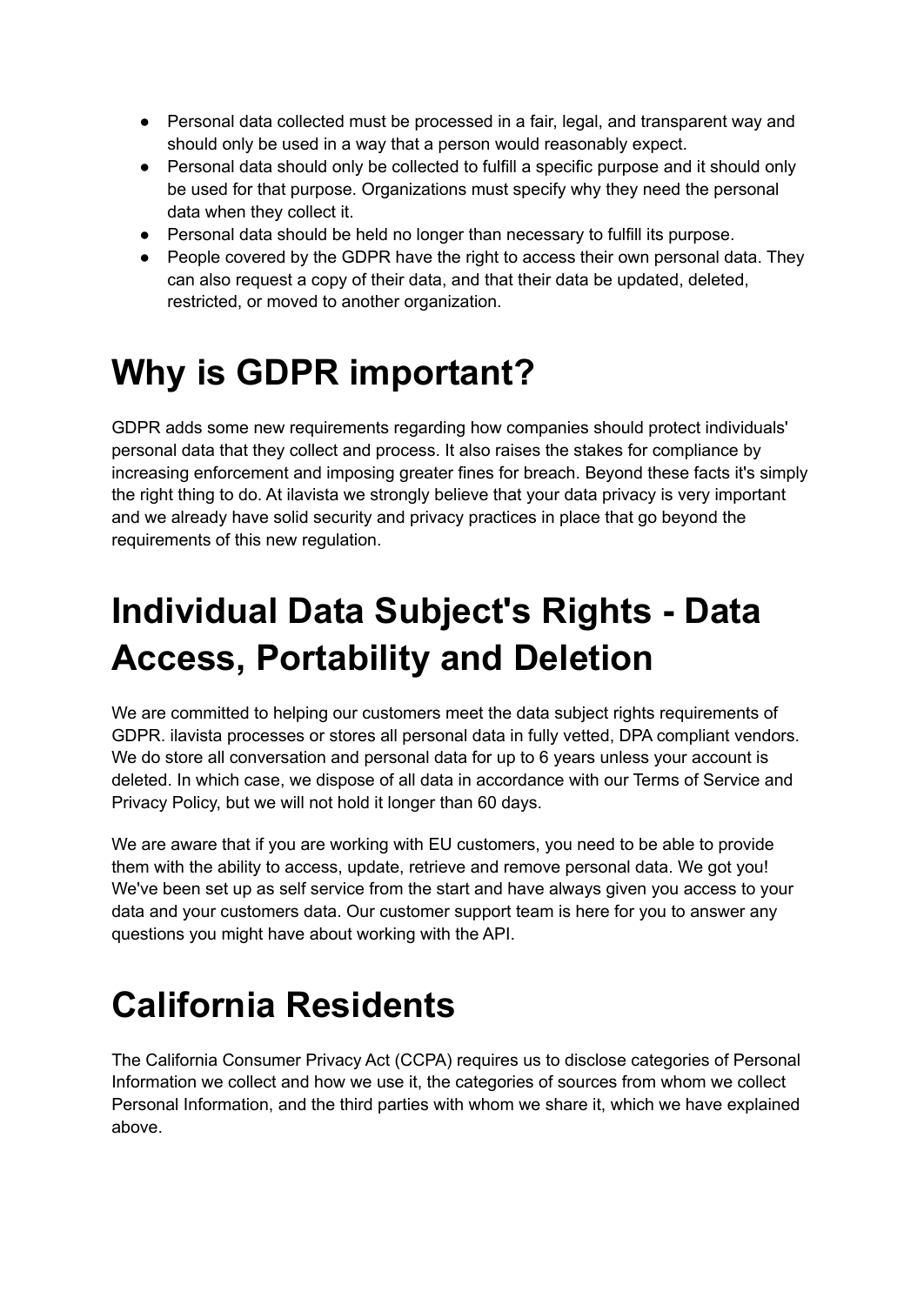We are also required to communicate information about rights California residents have under California law. You may exercise the following rights:

- Right to Know and Access. You may submit a verifiable request for information regarding the: (1) categories of Personal Information we collect, use, or share; (2) purposes for which categories of Personal Information are collected or used by us; (3) categories of sources from which we collect Personal Information; and (4) specific pieces of Personal Information we have collected about you.
- Right to Equal Service. We will not discriminate against you if you exercise your privacy rights.
- Right to Delete. You may submit a verifiable request to close your account and we will delete Personal Information about you that we have collected.
- Request that a business that sells a consumer's personal data, not sell the consumer's personal data.

If you make a request, we have one month to respond to you. If you would like to exercise any of these rights, please contact us.

We do not sell the Personal Information of our users.

For more information about these rights, please contact us.

# **California Online Privacy Protection Act (CalOPPA)**

CalOPPA requires us to disclose categories of Personal Information we collect and how we use it, the categories of sources from whom we collect Personal Information, and the third parties with whom we share it, which we have explained above.

CalOPPA users have the following rights:

- Right to Know and Access. You may submit a verifiable request for information regarding the: (1) categories of Personal Information we collect, use, or share; (2) purposes for which categories of Personal Information are collected or used by us; (3) categories of sources from which we collect Personal Information; and (4) specific pieces of Personal Information we have collected about you.
- Right to Equal Service. We will not discriminate against you if you exercise your privacy rights.
- Right to Delete. You may submit a verifiable request to close your account and we will delete Personal Information about you that we have collected.
- Right to request that a business that sells a consumer's personal data, not sell the consumer's personal data.

If you make a request, we have one month to respond to you. If you would like to exercise any of these rights, please contact us.